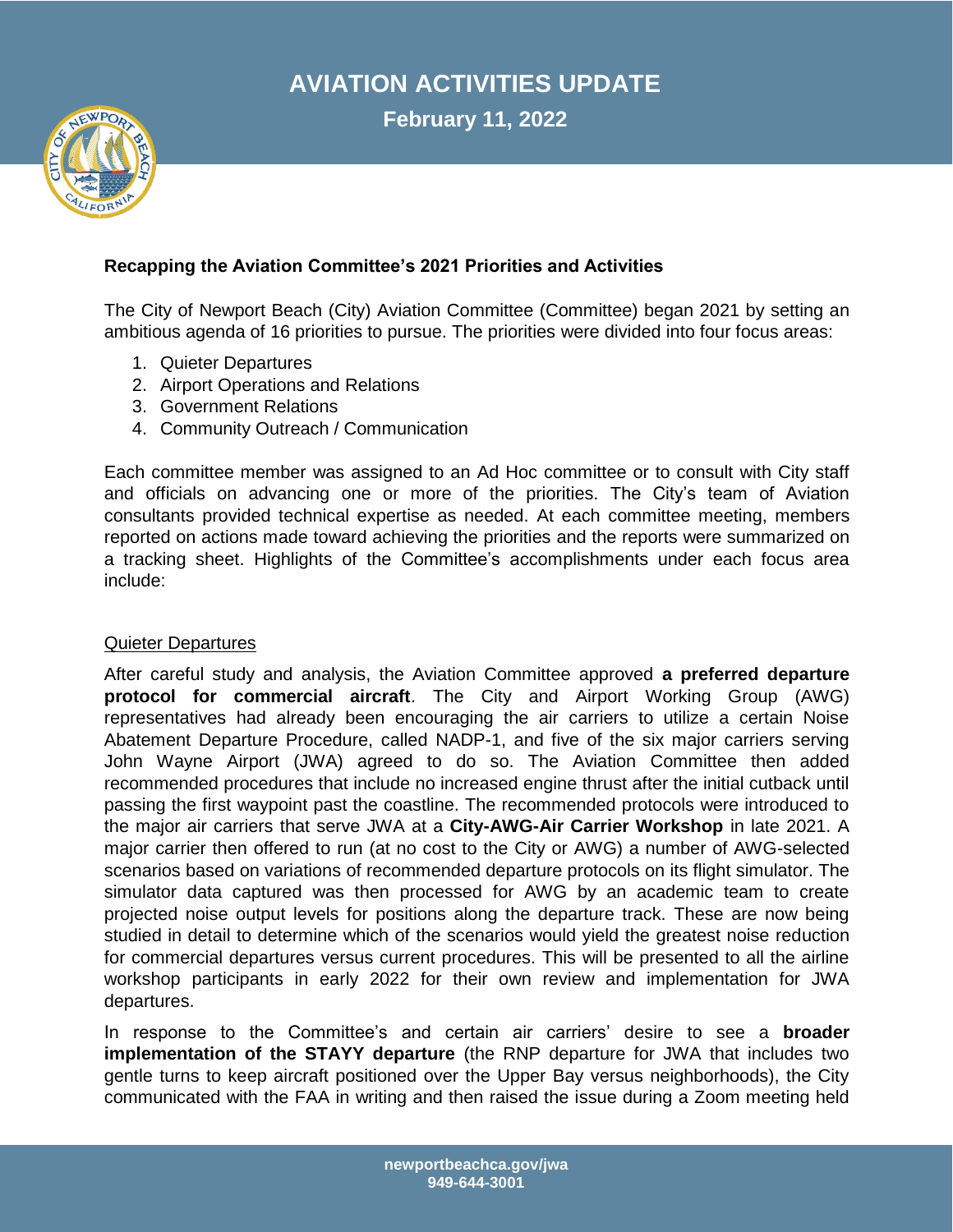over the summer. The FAA has indicated a software issue is currently preventing wider use of the procedure and the problem will be resolved in late 2022. Currently, only Southwest, United and Alaska have FAA approval to fly the STAYY, and only for departures to destinations east of Las Vegas.

The Committee also prioritized **encouraging air carriers to utilize the quietest aircraft in their fleets at JWA**. Some of the most significant noise reductions come from carriers updating their fleets to newer-generation aircraft, such as the Airbus Neo and Boeing Max. The engines on the newer aircraft are more fuel efficient, less polluting and generate significantly less noise than previous generation aircraft. The Committee first worked to identify which carriers were currently flying and/or were placing orders for the newer aircraft. The next step was to determine which of those aircraft could be substituted for an older model currently used at JWA. The most important step is now in progress and involves establishing relationships with the air carrier personnel responsible for aircraft scheduling. One major carrier has already invited a Committee representative and an AWG representative to its corporate headquarters to have further discussions with its noise technical team and network schedulers.

The City wrote to [Spirit Airlines](https://www.newportbeachca.gov/home/showpublisheddocument/69784/637544362662000000) and [Frontier Airlines](https://www.newportbeachca.gov/home/showpublisheddocument/69782/637544362658830000) to thank them for their significant investments in noise and pollution reducing technologies and for operating the A320 neo for most of their JWA flights. Spirit Airlines sent a nice [reply.](https://www.newportbeachca.gov/home/showpublisheddocument/69930/637581348373509982)

#### Airport Operations and Relations

The Committee received regular updates on activities related to the **development of John Wayne Airport's General Aviation Improvement Program (GAIP).** The County of Orange spent much of last year working with the FAA to obtain Federal approvals, and the City and Committee used that time to further develop relationships and strengthen communication with the airport's Fixed Base Operators (FBOs).

In 2020, the Aviation Committee researched, developed and approved a list of desired components for a **Fly Quiet / Fly Friendly program** for General Aviation at JWA. The Committee's recommendations were then forwarded to the County of Orange for consideration. By mid-2021, a team led by County of Orange Supervisor Katrina Foley, supported by JWA and County staff and consultants, and including Aviation Committee representatives, Newport Beach residents, and the FBOs, was in place to develop the initiative. The new, Fly Friendly program for General Aviation will commence in early 2022 and will include all of the components recommended by the Aviation Committee.

Another Committee goal was to develop a stronger relationship with JWA management and staff and to better understand the airport's operations. Assigned committee members met with JWA staff, visited the Access and Noise Office, and attended relevant Airport Commission meetings.

#### Government Relations

Recognizing the importance of developing and maintaining strong relationships at all levels of government, the Committee reviewed and approved an airport/aviation government relations plan at its February 2021 meeting. Committee Chair Diane Dixon and Co-Chair Noah Blom,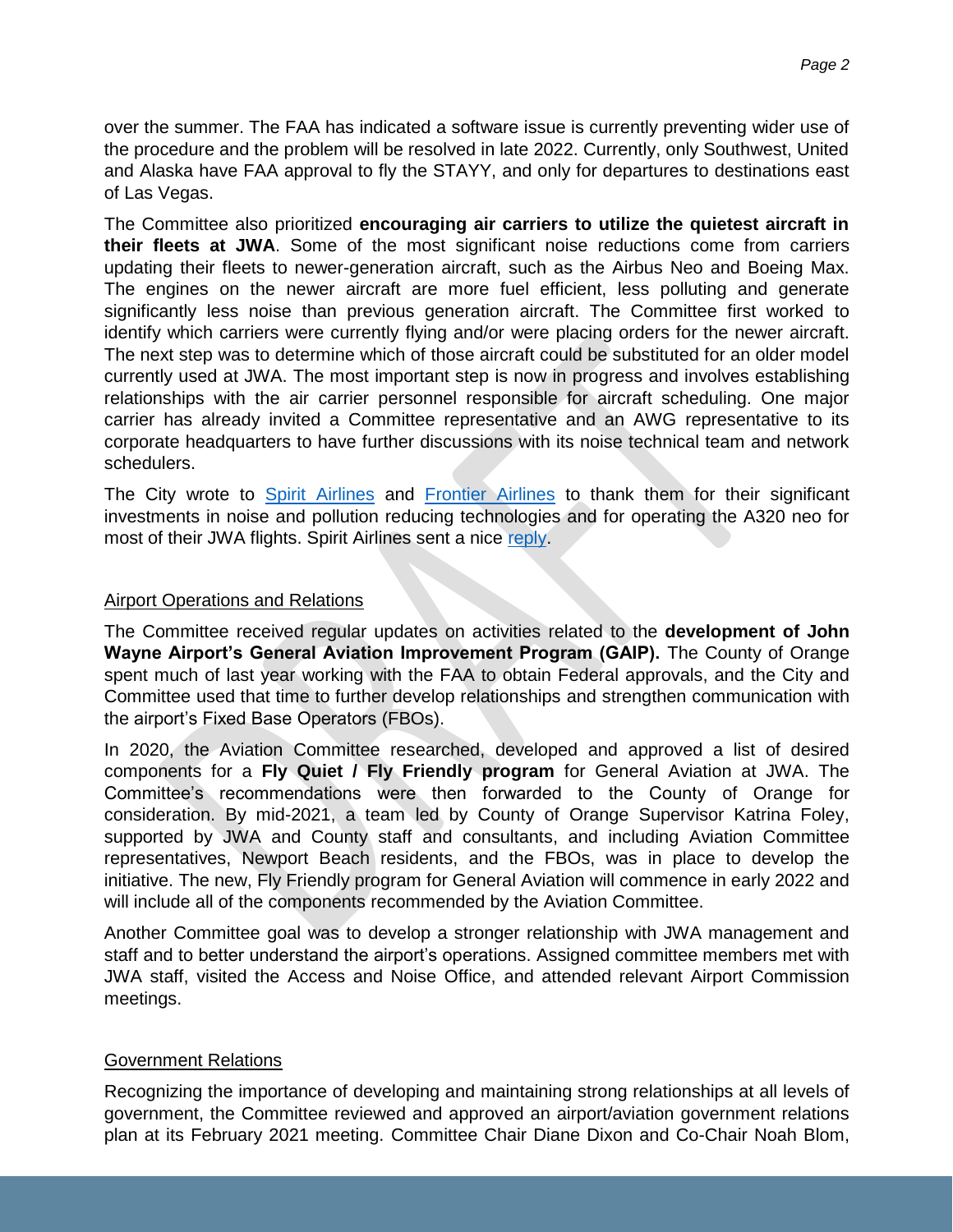City staff and the City's two federal and county government relations consultants helped to implement the plan's objectives. The objectives included meeting with and maintaining ongoing communication with Federal and County elected officials and their staffs, tracking the implementation of the 2018 FAA Reauthorization Act, monitoring County and Federal actions related to aviation, and advocating for improved engagement between the FAA and communities. A key Committee priority for 2021 was to **establish a good working relationship between the City and FAA**. This was a challenging task as the agency prefers to meet with cities in roundtable settings, where all communities in the geographic area are represented. The City explained that Newport Beach is unique in that it has been working to find its own solutions to aircraft noise and air quality impacts, wanted to directly inform the FAA of the Committee's progress, and be able to communicate future ideas to the local FAA office. With the help of Congresswoman Michelle Steel's office, City officials and City consultant Kevin Karpe (airspace/air traffic) met with the FAA's Western-Pacific Region Regional Administrator, Raquel Girvin, and a team of FAA representatives. It was a productive meeting and Ms. Girvin assigned one of her senior advisors as a liaison to the City. City staff and Kevin Karpe have since continued to communicate with the liaison and FAA staff to address issues raised by the Committee and community.

## Community Outreach

The City's new [John Wayne Airport Flight Data Dashboard](https://nbgis.newportbeachca.gov/gispub/Dashboards/JWADash.htm) was introduced at the Aviation Committee's June 2021 meeting. The dashboard was the result of Committee discussions on how to present the noise and operational data produced by JWA in a user-friendly manner. City IT staff **developed the dashboard,** which enables community members to view data related to commercial departures and narrow in on certain aspects including noise levels, airlines, aircraft type, weight, number of flights and flight paths.

Also this year, the City debuted a **short video** titled ["A Community's Efforts to Reduce Airport](https://www.youtube.com/watch?v=rREXLEQGoNE&list=PLzorGOSnQ7c0mcL2qCJTPV5QiVlr1A8Zm&index=19)  [Impacts."](https://www.youtube.com/watch?v=rREXLEQGoNE&list=PLzorGOSnQ7c0mcL2qCJTPV5QiVlr1A8Zm&index=19) The video features two Aviation Committee members and provides a brief history of Newport Beach's efforts to limit the impact of JWA on its community and encourages citizens to stay informed and get involved in the issue.

To learn more about the Aviation Committee and its annual priorities, visit newportbeachca.gov/aviation. The Committee will discuss and likely select its 2022 priorities at its February 28 meeting.

## **News from Washington, D.C.**

Channon Hanna, the City's federal lobbyist provided the following update:

## House Subcommittee Holds Hearing on 5G and Aviation Safety

The Aviation Subcommittee of the Transportation and Infrastructure Committee held a hearing on February 3 titled "Finding the Right Frequency: 5G Deployment & Aviation Safety." Witnesses included FAA Administrator Steve Dickson and representatives of Airlines for America, the Aerospace Industries Association, the American Association of Airport Executives, the Air Line Pilots Association, the Regional Airline Association, the Helicopter Association International, CTIA, and Roberson and Associates. During his opening statement,